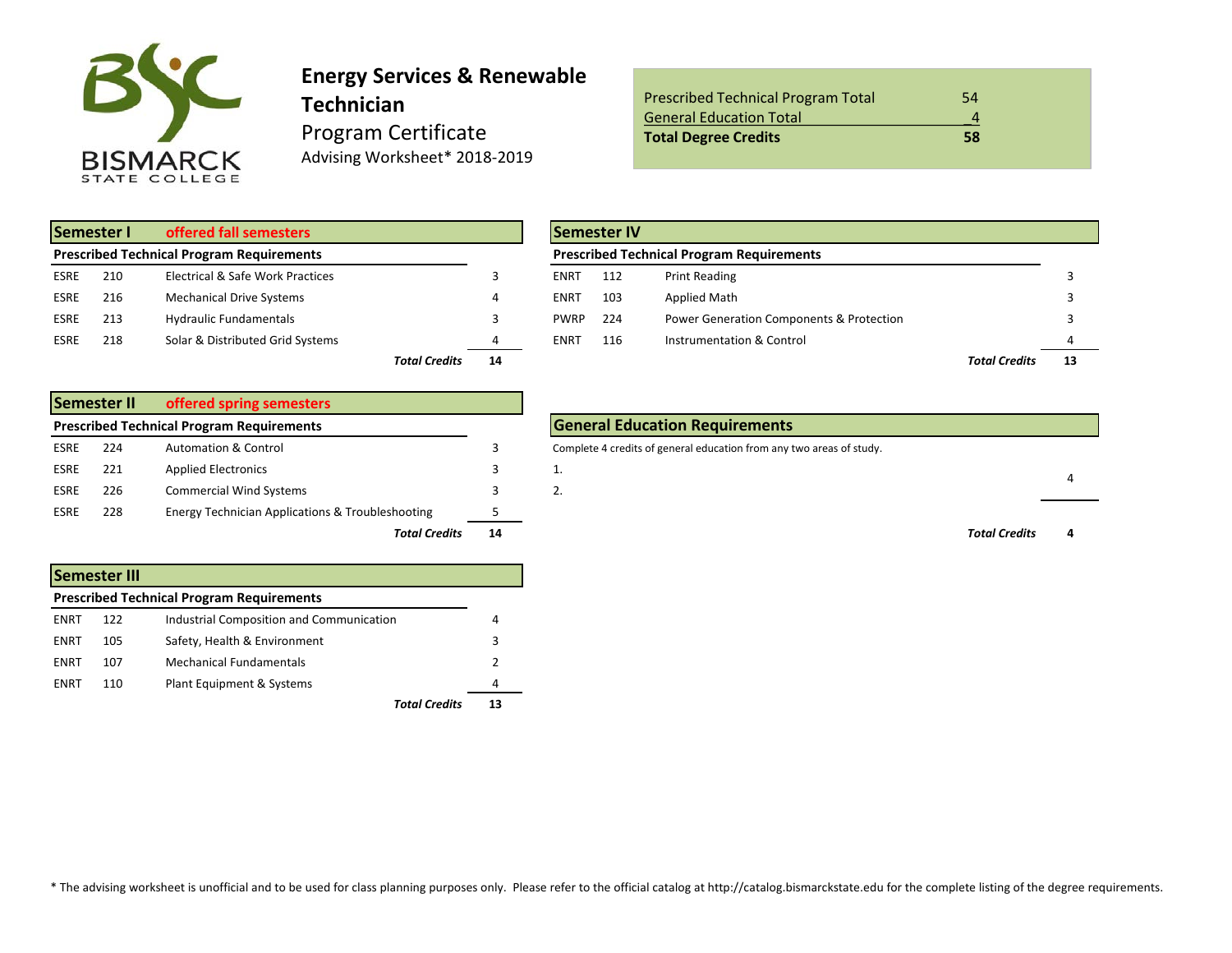# **Programs Containing 45 or more Prescribed Technical Program Requirements 2018-2019 Catalog Program Certificate -**

## Degree Checklist

 $\Box$  $\Box$  $\Box$  $\Box$  $\Box$  $\Box$ 

#### Completed a prescribed technical program Cleared all college obligations

Earned at least 15 semester hours of institutional credit from BSC Declared program of study is degree seeking

Minimum of 2.00 GPA in a prescribed technical program Filed an Application for Degree in the Academic Records Office

Minimum of 2.00 institutional GPA (BSC only) *Specific programs may require additional degree/program requirements; refer to your program.* Minimum of 2.00 cumulative GPA (BSC + Transfer)

Earned a minimum of 4 semester hours of general education credit from two areas of study

#### Legend

(\*) Course not approved as GERTA

## General Education Requirements

*Programs containing 45 or more credits must complete 4 credits of general education from two areas of study. Area of study is based on course prefix.*

| Gr. Cr. |                 |                                     | Gr.<br>Cr.              |                 |                                        | Gr. Cr.        |                 |                                      |
|---------|-----------------|-------------------------------------|-------------------------|-----------------|----------------------------------------|----------------|-----------------|--------------------------------------|
| 3       | ACCT 200        | Elements of Accounting I            | 3/1                     | <b>BIOL 151</b> | General Biology II/Lab                 | $\overline{3}$ | <b>ENGL 125</b> | Introduction to Professional Writing |
|         | ACCT 201        | <b>Elements of Accounting II</b>    | 3/1                     | <b>BIOL 220</b> | Anatomy and Physiology I/Lab           |                | <b>ENGL 211</b> | Introduction to Creative Writing     |
|         | <b>ANTH 170</b> | Physical Anthropolgy and Archeology | 3/1                     | <b>BIOL 221</b> | Anatomy and Physiology II/Lab          |                | <b>ENGL 221</b> | Introduction to Drama                |
|         | <b>ART 110</b>  | Introduction to the Visual Arts     | 3/1                     | <b>BIOL 250</b> | Survey of Tropical Biology/Lab         |                | <b>ENGL 222</b> | Introduction to Poetry               |
|         | <b>ART 122</b>  | <b>Two-Dimensional Design</b>       | 3/1                     | <b>BOT 170</b>  | Plant Form and Diversity/Lab           |                | <b>ENGL 233</b> | Fantasy and Science Fiction          |
|         | <b>ART 124</b>  | Three-Dimensional Design            | 3                       | <b>BUSN 120</b> | <b>Fundamentals of Business</b>        |                | <b>ENGL 236</b> | Women and Literature                 |
|         | <b>ART 130</b>  | Drawing I                           | 3/1                     | <b>CHEM 110</b> | Survey of Chemistry/Lab                |                | <b>ENGL 238</b> | Children's Literature                |
|         | <b>ART 210</b>  | Art History I                       | 3/1                     | <b>CHEM 112</b> | Introduction to Forensic Science/Lab   |                | <b>ENGL 251</b> | <b>British Literature I</b>          |
|         | <b>ART 211</b>  | Art History II                      | 3/1                     | <b>CHEM 114</b> | Chemistry in Art/Lab                   |                | <b>ENGL 252</b> | <b>British Literature II</b>         |
|         | <b>ART 220</b>  | Painting I                          | 4/1                     | <b>CHEM 115</b> | Introductory Chemistry/Lab             |                | <b>ENGL 261</b> | American Literature I                |
|         | <b>ART 221</b>  | Painting II                         | 4/1                     | <b>CHEM 116</b> | Intro to Organic and Biochemistry/Lab  |                | <b>ENGL 262</b> | American Literature II               |
|         | <b>ART 230</b>  | Drawing II                          | 4/1                     | <b>CHEM 121</b> | General Chemistry I/Lab                | 3              | <b>ENGL 278</b> | Alternative Literature               |
|         | <b>ART 250</b>  | Ceramics I                          | 4/1                     | <b>CHEM 122</b> | General Chemistry II/Lab               | 3/1            | <b>GEOG 121</b> | Physical Geography/Lab               |
|         | <b>ART 251</b>  | Ceramics II                         | 3                       | <b>CIS 147</b>  | Principles of Information Security     | 3              | <b>GEOG 161</b> | World Regional Geography             |
|         | <b>ART 265</b>  | Sculpture I                         |                         | CIS 164         | Networking Fundamentals I              |                | <b>GEOL 102</b> | Historical Geology/Lab               |
|         | <b>ART 266</b>  | Sculpture II                        |                         | <b>CIS 280</b>  | Cyber Ethics                           | 3/1            | <b>GEOL 105</b> | Physical Geology/Lab                 |
|         | <b>ASTR 150</b> | Meteorology/Lab                     | $\overline{\mathbf{3}}$ | CJ 201          | Introduction to Criminal Justice       | $\mathbf{z}$   | GIS 105         | <b>Fundamentals of GIS</b>           |
|         | <b>BADM 202</b> | Principles of Management            |                         | <b>COMM 110</b> | <b>Fundamentals of Public Speaking</b> |                | GIS 107         | <b>GIS Applications</b>              |
| 3       | <b>BADM 210</b> | Advertising I                       | 3                       | <b>COMM 112</b> | Understanding Media and Social Change  |                | <b>HIST 101</b> | <b>Western Civilization I</b>        |
|         | <b>BADM 240</b> | Sales                               |                         | <b>COMM 211</b> | Oral Interpretation                    |                | <b>HIST 102</b> | <b>Western Civilization II</b>       |
|         | <b>BADM 281</b> | Organizational Behavior             |                         | <b>COMM 212</b> | <b>Interpersonal Communications</b>    |                | <b>HIST 103</b> | United States to 1877                |
|         | <b>BADM 282</b> | Human Resource Management           |                         | <b>CSCI 101</b> | Introduction to Computers              |                | <b>HIST 104</b> | United States Since 1877             |
|         | <b>BIOL 102</b> | Introduction to Aquarium Keeping    |                         | <b>CSCI 122</b> | <b>Beginning Visual Basic</b>          |                | <b>HIST 211</b> | World Civilizations to 1500          |
| з       | <b>BIOL 109</b> | The Living World                    | $\Delta$                | <b>CSCI 160</b> | Computer Science I                     |                | <b>HIST 212</b> | World Civilizations since 1500       |
|         | <b>BIOL 111</b> | Concepts of Biology/Lab             |                         | <b>CSCI 161</b> | Computer Science II                    |                | <b>HIST 220</b> | North Dakota History                 |
| 3/1     | <b>BIOL 115</b> | Human Structure and Function/Lab    |                         | <b>ECON 105</b> | <b>Elements of Economics</b>           |                | <b>HIST 222</b> | History of the Western Frontier      |
| 3       | <b>BIOL 124</b> | <b>Environmental Science</b>        | 3                       | <b>ECON 201</b> | Principles of Microeconomics           |                | <b>HIST 224</b> | American Studies I                   |
| 3/1     | <b>BIOL 125</b> | Introduction to Ecology/Lab         |                         | <b>ECON 202</b> | Principles of Macroeconomics           |                | <b>HIST 225</b> | American Studies II                  |
| 3/1     | <b>BIOL 126</b> | Human Biology/Lab                   |                         | <b>ENGL 110</b> | <b>College Composition I</b>           |                | <b>HIST 243</b> | <b>Historical Investigations</b>     |
| 3/1     | <b>BIOL 150</b> | General Biology I/Lab               |                         | <b>ENGL 120</b> | <b>College Composition II</b>          |                | <b>HUMS 210</b> | <b>Integrated Cultural Studies</b>   |